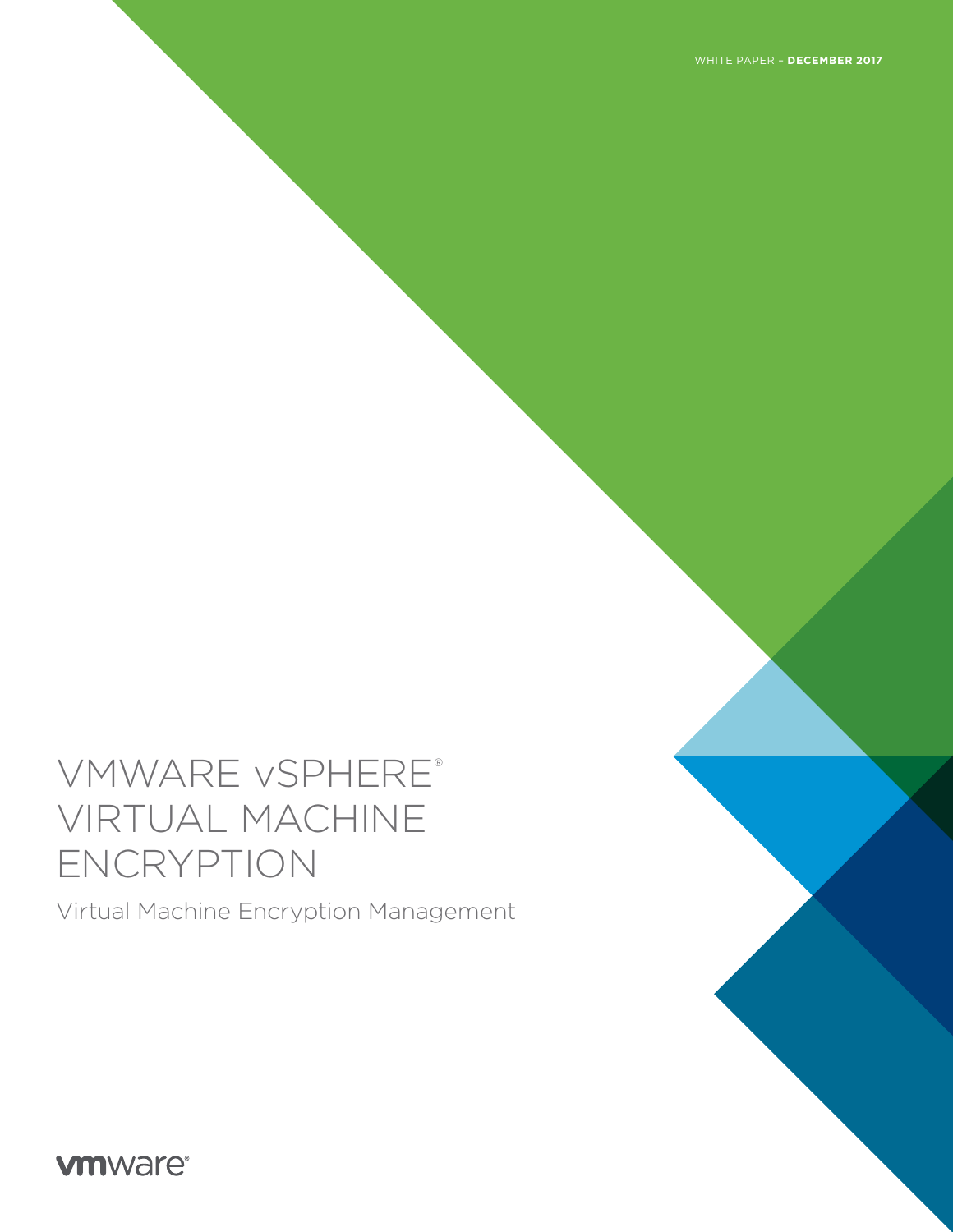# Contents

| Disadvantages to Disk- and Array-Based Encryption5 |
|----------------------------------------------------|
|                                                    |
|                                                    |
|                                                    |
|                                                    |
|                                                    |
|                                                    |
|                                                    |
|                                                    |
|                                                    |
|                                                    |
|                                                    |
|                                                    |
|                                                    |
|                                                    |
|                                                    |
|                                                    |
|                                                    |
|                                                    |
|                                                    |
|                                                    |
|                                                    |
|                                                    |
| Advantages of vSphere Virtual Machine Encryption10 |
|                                                    |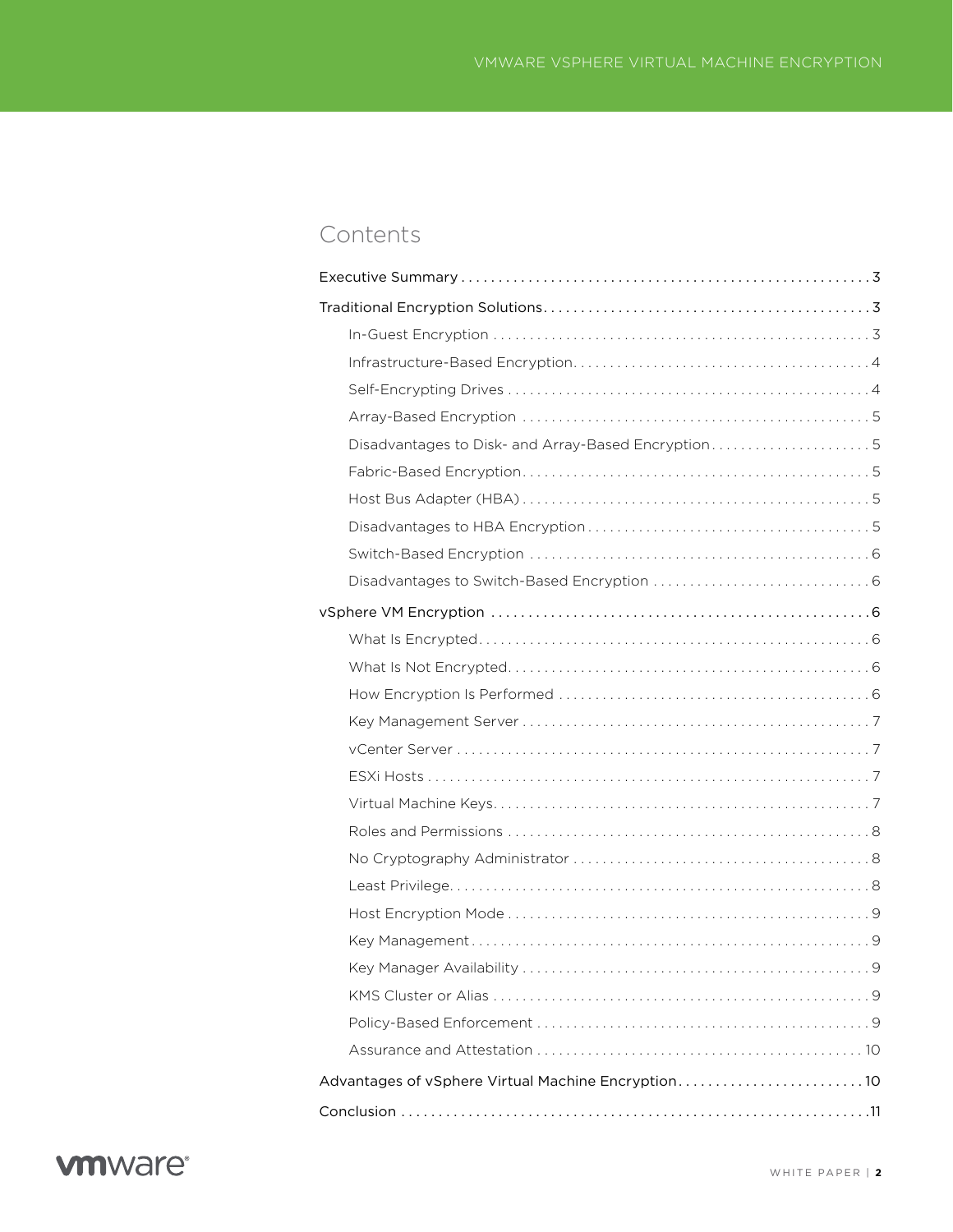### <span id="page-2-0"></span>Executive Summary

Virtual machine (VM) encryption has been around in different forms for many years and has met with various levels of success. The challenges of ensuring security versus running IT operations frequently led to solutions that, while secure, exponentially increased operational workload.

The attempt to force existing rules onto a newer platform caused difficulties. By its very nature, virtualization changes the game. Rather than looking to that layer to provide security services, existing encryption solutions try to take the same approach one would take with a laptop or bare metal server. This requires modifications to the VM operating system (OS) or disk layout.

VMware vSphere® 6.5 addresses the operational and security challenges by leveraging the hypervisor to perform the encryption with no modification to the VM. The security architecture of VMware ESXi™ achieves this goal at the hypervisor layer, which yields the following benefits:

- No modification to VM OSs No changes to existing applications are required, providing a common method of encryption across any OS supported by vSphere.
- No specialized hardware or infrastructure required The encryption works with existing storage devices and storage fabrics.
- Policy-based enforcement that is supported by the vSphere SDK and tools such as VMware vSphere PowerCLI™ – This provides easy integration into current and future provisioning solutions.

In this document, we will elaborate on how the security architecture and controls of vSphere VM encryption address the concerns of the security team while providing the IT operations team with the necessary tools to minimize impact on day-to-day operations.

This information is for both seasoned security specialists and experienced IT professionals. Some of the concepts herein might require a deeper understanding of hypervisor security. This is documented in the *[Security of the VMware vSphere](https://www.vmware.com/techpapers/2014/security-of-the-vmware-vsphere-hypervisor-10414.html)  [Hypervisor](https://www.vmware.com/techpapers/2014/security-of-the-vmware-vsphere-hypervisor-10414.html)* technical white paper.

# Traditional Encryption Solutions

Before describing the VMware solution for data encryption, we will discuss existing solutions by way of comparison. Generally speaking, there are two traditional approaches to encryption: in-guest and infrastructure-based.

### In-Guest Encryption

In this scenario, encryption occurs within the guest VM. This is one of the more common methods of encryption outside of the virtualized data center. For example, many corporate laptops and desktops enforce the use of Microsoft Windows BitLocker, macOS FileVault, or Linux dm-crypt.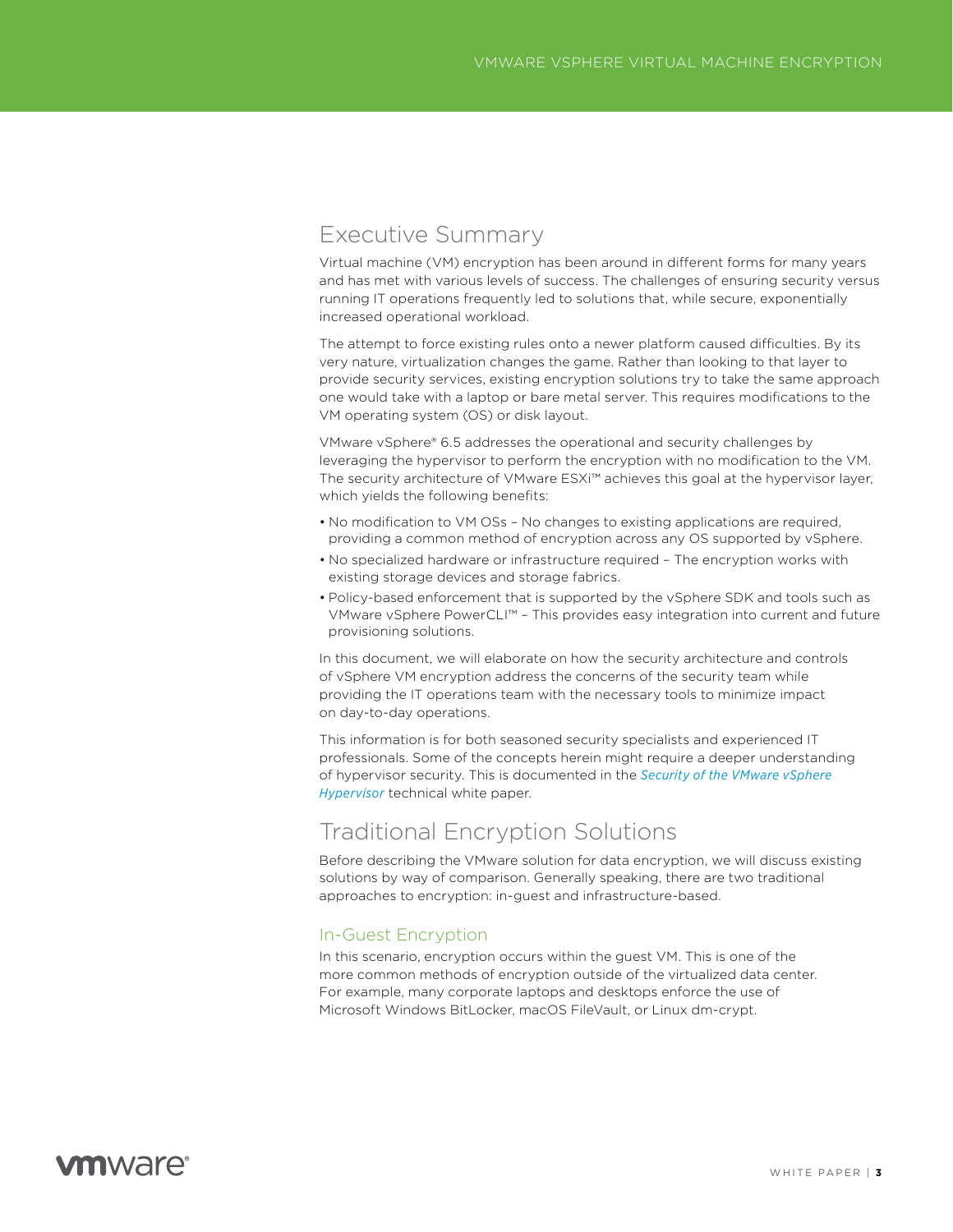<span id="page-3-0"></span>This type of solution typically uses a preboot partition to control access to the encrypted partition. This involves custom partitioning of disks. The system boots from the preboot partition. Keys are retrieved via a hardware device or software control to enable the encrypted partition to boot.

Each of these solutions requires additional setup and management. For example, it might be required to present a Trusted Platform Module (TPM) device to the VM. Multifactor authentication configuration might also be required. These solutions are OS specific in each case.

The following are among the significant challenges with some of these solutions:

- There is no common encryption policy across Windows, Linux, and other OSs.
- Each is managed and configured separately.
- Encryption occurs in the context of the OS.

– Encryption takes place in the same context as potential malware.

- Encryption might require disabling to apply updates to the OS or applications.
- This adds to the operational burden and to the chances for error and misconfiguration.
- Changes in hardware configurations can lead to problems.
	- This includes changes that might cause specialized investigation of encryption failures.

All of these factors introduce large operational overhead costs. They all require individual configuration, management, and checking to ensure proper performance. Each environment has the capacity to run a unique number of VMs, beyond which operation becomes unwieldy and difficult to manage.

#### Infrastructure-Based Encryption

In this broad category, data is encrypted via the hardware deployed in the virtual environment. There are several points at which this encryption can occur.

#### Self-Encrypting Drives

Disk-based encryption is an approach by which the data is encrypted as it is written to disk. Self-encrypting drives (SEDs) have built-in hardware, which encrypts the stream of bits being written to an individual disk drive. Each drive is encrypted with a unique media encryption key (MEK), which is then encrypted with a key encryption key (KEK). If no KEK is used, no protection of the data is provided if the disk is moved to another system, even though the data is encrypted on the device via the MEK. From a hardware perspective, a SED without a KEK is essentially a "normal" disk.

KEKs for SEDs can be managed in two ways. The first is via local key management. In this scenario, the server RAID adapter is configured with individual KEKs for each server. At boot time, the adapter loads the KEK into the respective SED, unlocking the drive. This requires keeping track of which KEK is configured in each server. In case of adapter failure, adapter reconfiguration with the recorded KEKs is necessary for data retrieval. In the second method, the HBA on the server interfaces with an external key manager provider, retrieves the KEK, and loads it into the SED.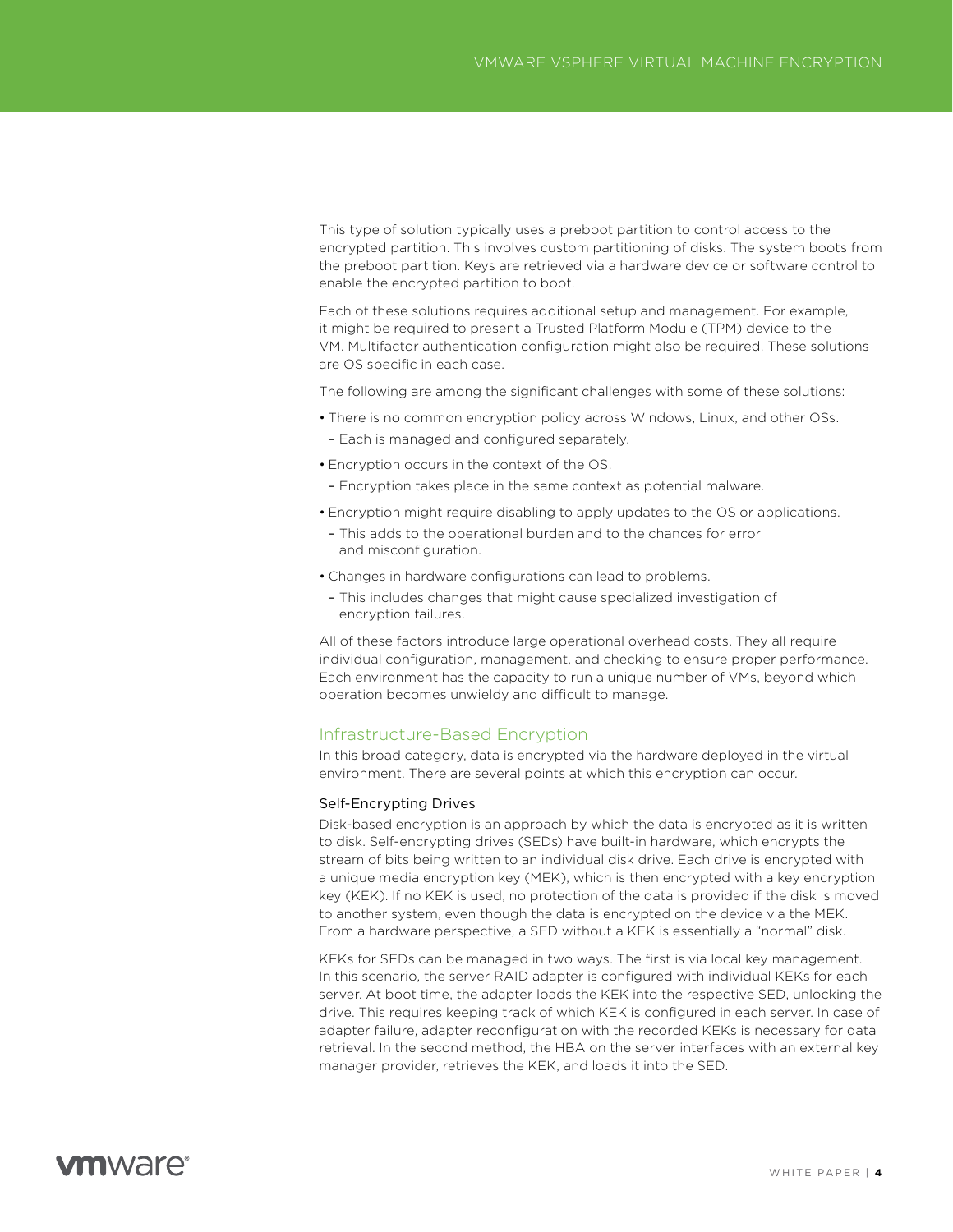#### <span id="page-4-0"></span>Array-Based Encryption

With array-based encryption, the controller in a storage array encrypts the data as it is written to the disks. Encryption can be performed via custom applicationspecific integrated circuits (ASICs) "in hardware" or in software. In both cases, key management can be achieved via an onboard key manager or through the use of an external Key Management Interoperability Protocol (KMIP)–compliant key manager.

#### Disadvantages to Disk- and Array-Based Encryption

The main disadvantage of disk-based encryption is that data is not encrypted until just before it reaches the storage medium. This means that it travels in the clear from the application through the storage fabric or network. This might not be a concern when, for example, a SED is used for local storage on a server. But most data centers are architected with data generated or obtained by systems that are separate from the systems that store the data.

This solution also lacks context of the workloads that are running, so it is not possible to manage workload granularity and multitenancy. For example, there is no easy way to enable different workloads to have different encryption keys.

Although disk-based encryption might satisfy a strict definition for protecting data at rest, the physical stealing of a disk or array is the main threat it protects against. Moreover, in the case of array-based encryption, the entire disk array comes into scope for a compliance audit. The management plane of the array must be analyzed to identify the members of the storage team who have access to the data as well as their privileges to perform operations on it.

Also, disk-based encryption can incur a significant cost. SEDs generally cost more than their standard counterparts, and arrays with encryption capabilities are usually high end and expensive.

### Fabric-Based Encryption

Fabric-based encryption is possible when servers in a data center send their data to storage devices through a network that is usually dedicated to storage. The data is encrypted in the storage fabric as it leaves the physical server. There are two primary ways through which this is done.

#### Host Bus Adapter (HBA)

With the first method, data is encrypted by the server's host bus adapter (HBA) as it leaves the host and enters the storage network. For many HBA devices, key management occurs via existing external KMIP-based key managers. Because the encryption is handled at the host, data does not travel in the clear at all.

#### Disadvantages to HBA Encryption

The main drawback to HBA encryption is that it must be managed at the per-host level. This is not easy to scale up in large environments. It also greatly reduces workload portability: VMs encrypted on one host are not easily moved to another host. For this reason, it is also difficult to provide for multitenancy.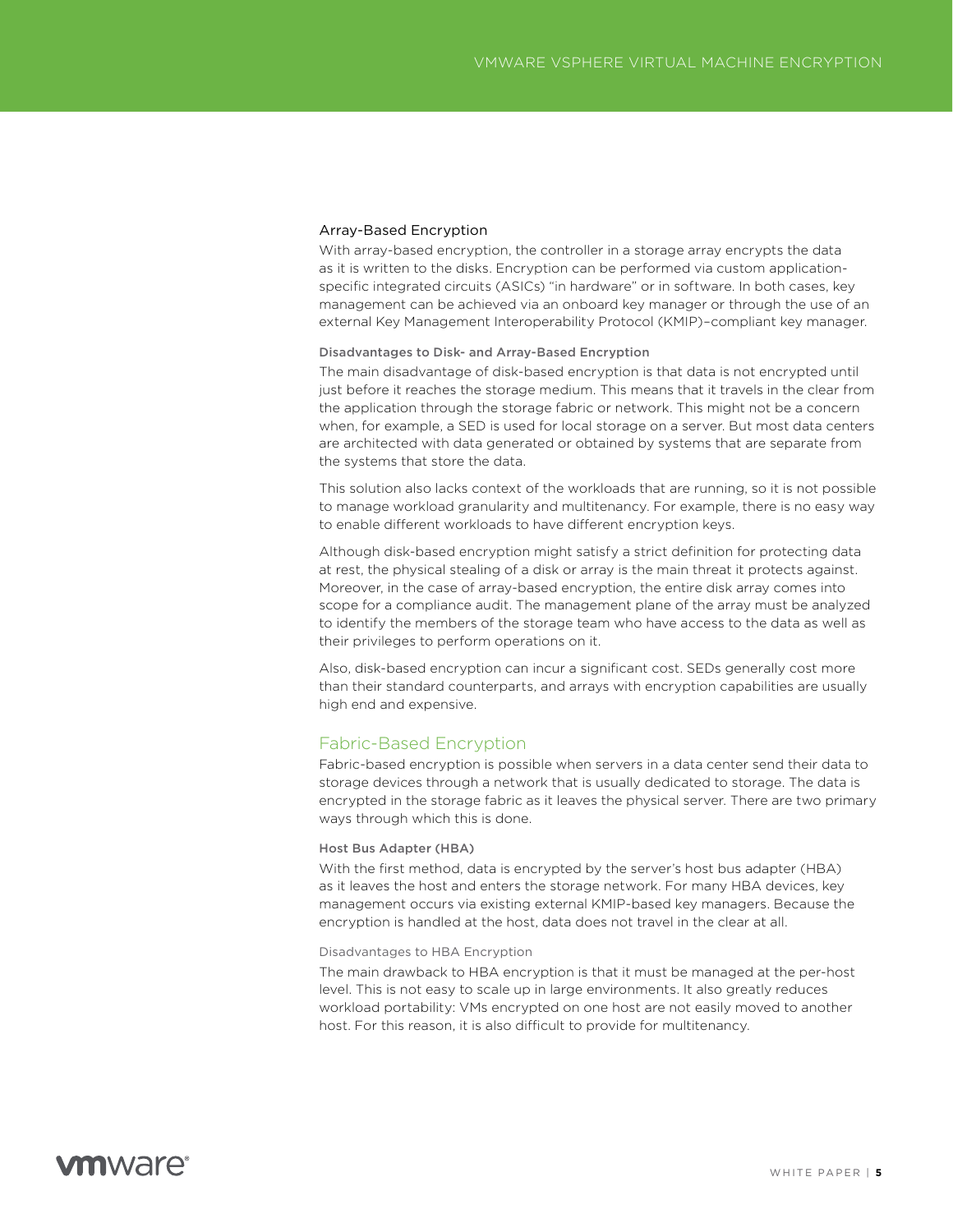#### <span id="page-5-0"></span>Switch-Based Encryption

With the second method, the data leaves the host and travels in the clear until it reaches a switch, which then performs the encryption before sending the data on to the storage array. The switch might be a Fibre Channel switch or, in the case of NFS, a network switch. The switch typically also integrates with an external, KMIP-compliant key manager.

#### Disadvantages to Switch-Based Encryption

As mentioned, data is encrypted only after it has left the host and arrived at the switch. The switch presents array-based LUNs or NFS shares to each host, which in turn presents the LUN or share as a datastore. This limits the ability and flexibility to move a VM from datastore to datastore. Using a mix of Fibre Channel and NFS requires encryption at multiple fabric switches. There is significant overhead in setup, configuration, and orchestration of VM workloads and infrastructure. Multitenancy is limited to the datastore on which a VM resides, limiting operational efficiency.

### vSphere VM Encryption

vSphere VM encryption enables creation of encrypted VMs and encrypts existing VMs. Because all VM files that contain sensitive information are encrypted, the entire VM is protected. Only administrators with encryption privileges can perform encryption and decryption tasks.

### What Is Encrypted

vSphere VM encryption supports encryption of the following types of files:

- VM files
- Virtual disk files
- Host core dump files

### What Is Not Encrypted

Some files associated with a VM are not encrypted or are partially encrypted because they don't contain sensitive information:

- Log files
- VM configuration files
- Virtual disk descriptor files

### How Encryption Is Performed

To explain how encryption is performed, we first discuss the three major components used to encrypt:

- Key management server (KMS)
- VMware vCenter Server®
- ESXi hosts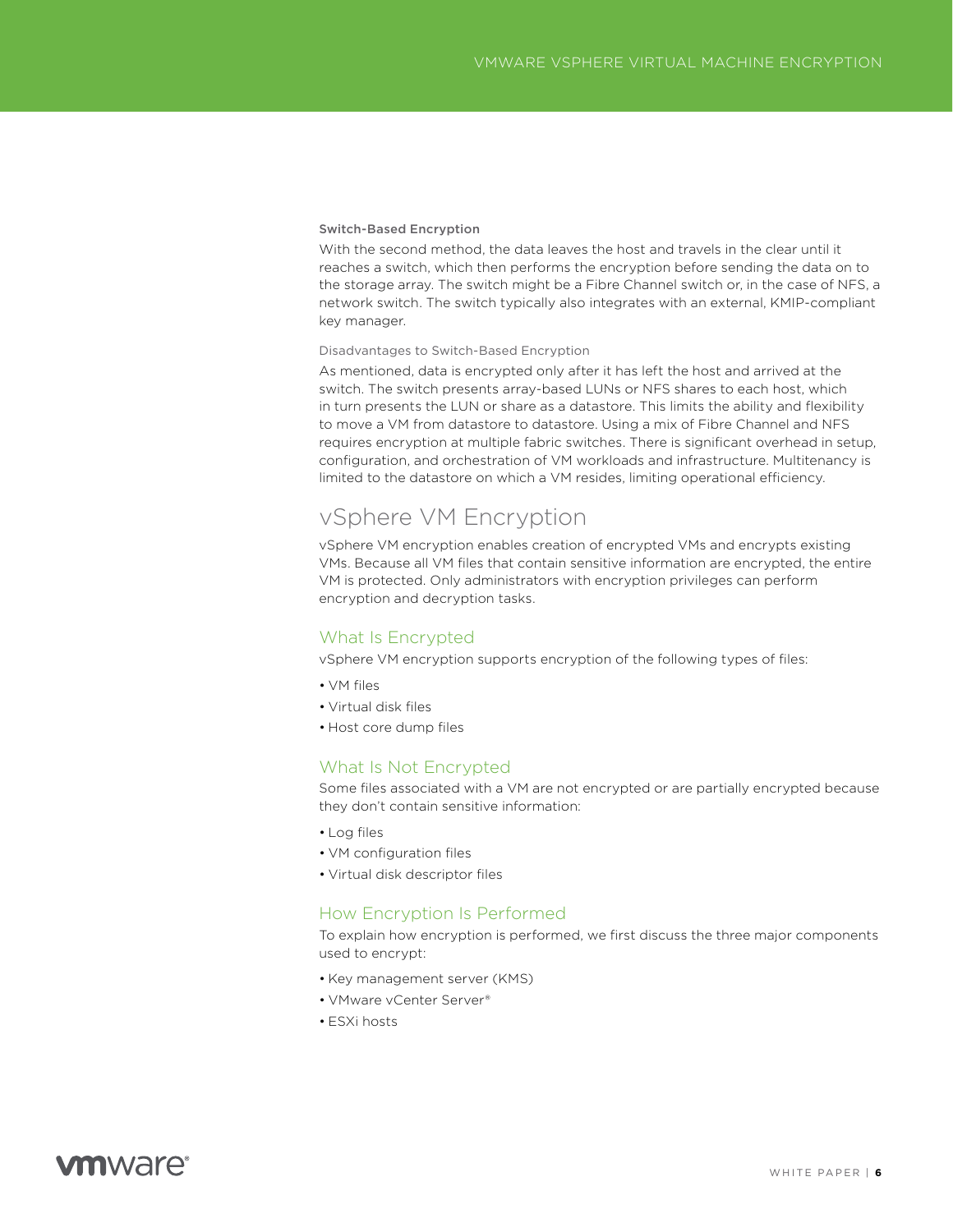#### <span id="page-6-0"></span>Key Management Server

The vCenter Server instance requests keys from an external KMS. The KMS generates and stores KEKs and passes them to the vCenter Server instance for distribution. As a KMIP client, the vCenter Server system uses that protocol to facilitate use of the chosen KMS.

#### vCenter Server

The vCenter Server instance obtains keys from the KMS and transfers them to the ESXi hosts. It does not store or persist the KMS keys, but it keeps a list of key IDs. The vCenter Server system checks the privileges of users who perform *cryptographic operations*. VMware vSphere Web Client assigns cryptographic operation privileges and limits the users who can perform these operations. The vCenter Server system adds cryptography events to the list of events that can be viewed and exported from the vSphere Web Client event console. Each event includes the user, time, key ID, and cryptographic operation.

#### ESXi Hosts

The ESXi host is responsible for several aspects of the encryption workflow:

- Performs the encryption of VM disks
- Ensures that guest data for encrypted VMs is not sent over the network without encryption

Encryption per se is performed by the industry-standard OpenSSL libraries and algorithms described in the following section. VM encryption does not impose any new hardware requirements, but using a processor that supports the AES-NI instruction set accelerates encryption and decryption operations.

### Virtual Machine Keys

Two types of keys are used for VM encryption:

- Data encryption key (DEK): The ESXi host generates and uses internal keys to encrypt VMs and disks. These XTS-AES-256 keys are used as DEKs.
- Key encryption key (KEK): The vCenter Server instance requests AES-256 keys from the KMS. vCenter Server stores only the ID of each KEK, but not the key itself.

The vCenter Server system transfers VM KEKs to an ESXi host when the host requires a key. The ESXi host uses the KEK to encrypt the DEK, and it stores the encrypted internal key on disk. The ESXi host does not store the KEK on disk. If a host reboots, the vCenter Server instance requests the KEK with the corresponding ID from the KMS and makes it available to the ESXi host. The ESXi host can then decrypt the DEKs as needed. Figure 1 illustrates the roles of the KEKs and DEKs.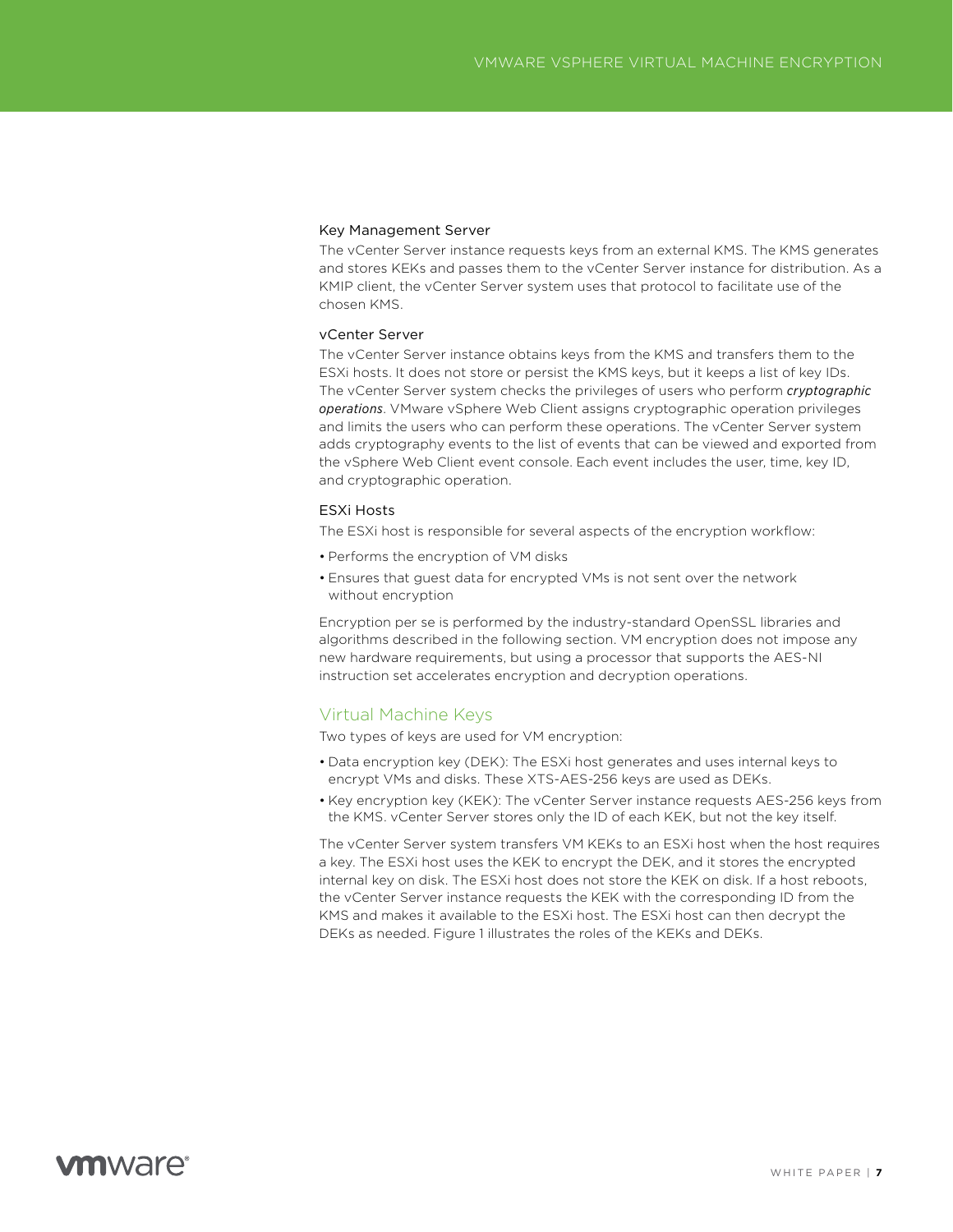<span id="page-7-0"></span>

**Figure 1.** Roles of Data Encryption Key and Key Encryption Key

### Roles and Permissions

A new set of permissions has been added to vCenter Server to enable fine-grained permissions regarding VM encryption. These permissions fall under the banner of cryptographic operations. They enable the creation of custom roles that meet the business and security needs of a data center. For example, a custom role can be created to enable an administrator to encrypt a VM but not decrypt it.

#### No Cryptography Administrator

A new predefined role, "no cryptography administrator," supports all administrator privileges except for the cryptographic operations privileges. This role enables standard administrator tasks such as powering on or migrating a VM via VMware vSphere vMotion®. The following operations are not enabled:

- Encrypting a VM
- Decrypting a VM
- Allowing console access to an encrypted VM
- Downloading an encrypted VM
- Configuring key managers

#### Least Privilege

These permissions and the new "no cryptography administrator" role align with the industry movement toward *least privilege management*, which gives users only the privileges required to perform their roles.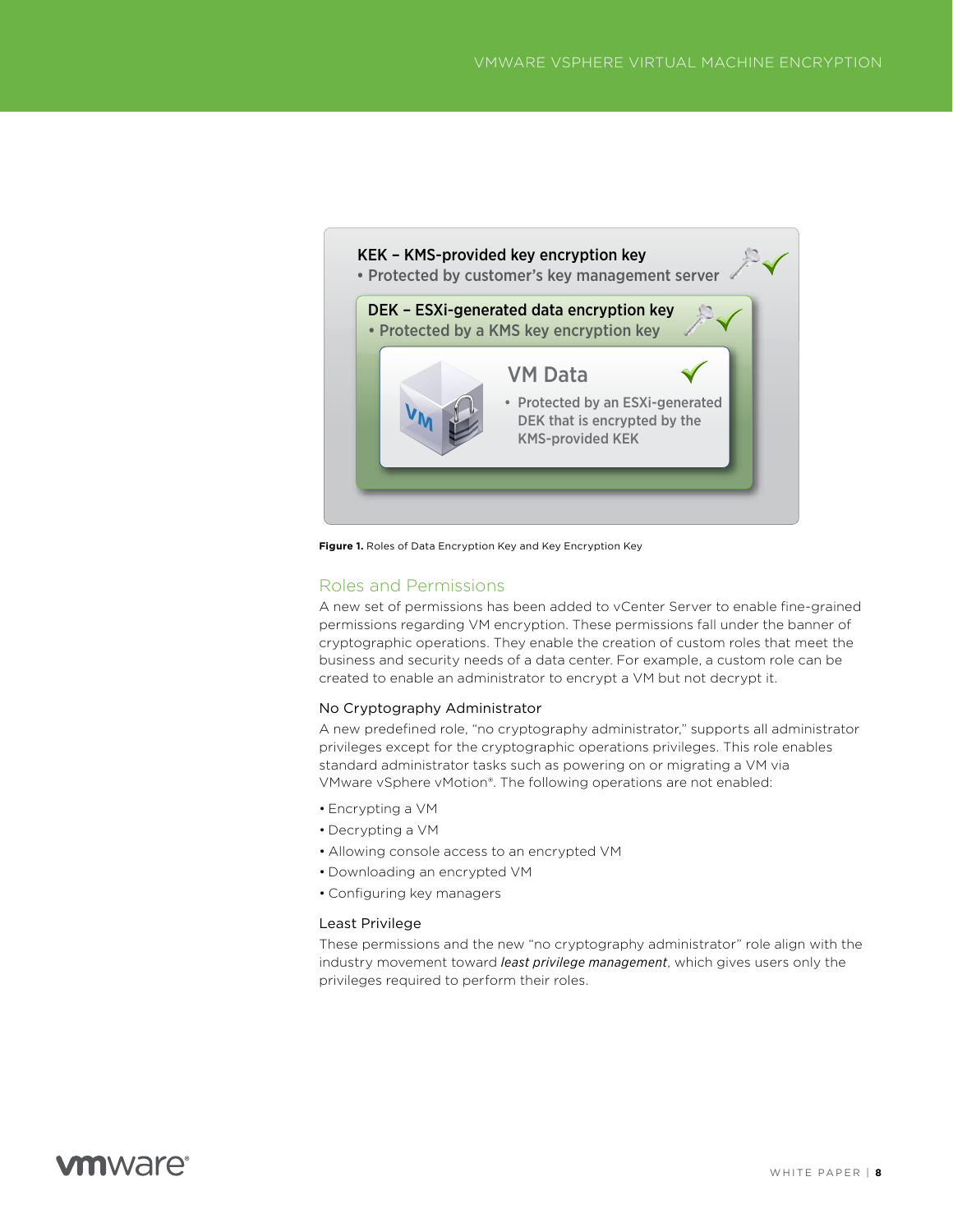<span id="page-8-0"></span>The standard vCenter Server "administrator" role has all privileges, *including* encryption and decryption of VMs and configuration of key managers. Those adopting VM encryption are strongly encouraged to review which individuals have elevated privileges and whether they can be assigned roles with few capabilities.

#### Host Encryption Mode

Encrypted VMs can be encrypted or run only if host encryption mode is enabled for the ESXi host. Host encryption mode is often enabled automatically, but it also can be enabled explicitly. Users can check and explicitly set the current host encryption mode from the vSphere Web Client instance or by using the VMware vSphere Storage APIs.

Automatic changes occur when encryption operations attempt to enable host encryption mode—for example, when adding an encrypted VM to a host on which host encryption mode is not enabled. Encryption mode changes automatically to "enabled" when a user has the required privileges to complete the operation on the host.

#### Key Management

Setting up a trusted connection between the vCenter Server instance and a KMS is one element of initial configuration of vSphere VM encryption. The vCenter Server system can then retrieve keys from the KMS as needed.

#### Key Manager Availability

The biggest requirement of key management is availability. DNS provides a good comparison. Best practices discourage use of a single DNS server in an environment. A properly configured data center should have multiple replicating DNS servers in case something goes wrong. The same holds true for key management. Most modern KMS designs enable the use of replicating key managers.

#### KMS Cluster or Alias

In the context of vCenter Server, a KMS cluster or alias is essentially a list of replicating key manager FQDN or IP addresses grouped into a single namespace— "KMS Cluster," for example. In this example, multiple tenants, each with their respective key management infrastructures, can be named "Tenant A KMS Cluster" and "Tenant B KMS Cluster."

### Policy-Based Enforcement

Despite the sophistication of vSphere VM encryption, the actual task of encrypting a VM is quite straightforward. Encryption is essentially a storage policy that is applied to a VM, as with any other storage policy. After the policy has been applied, the VM is automatically encrypted.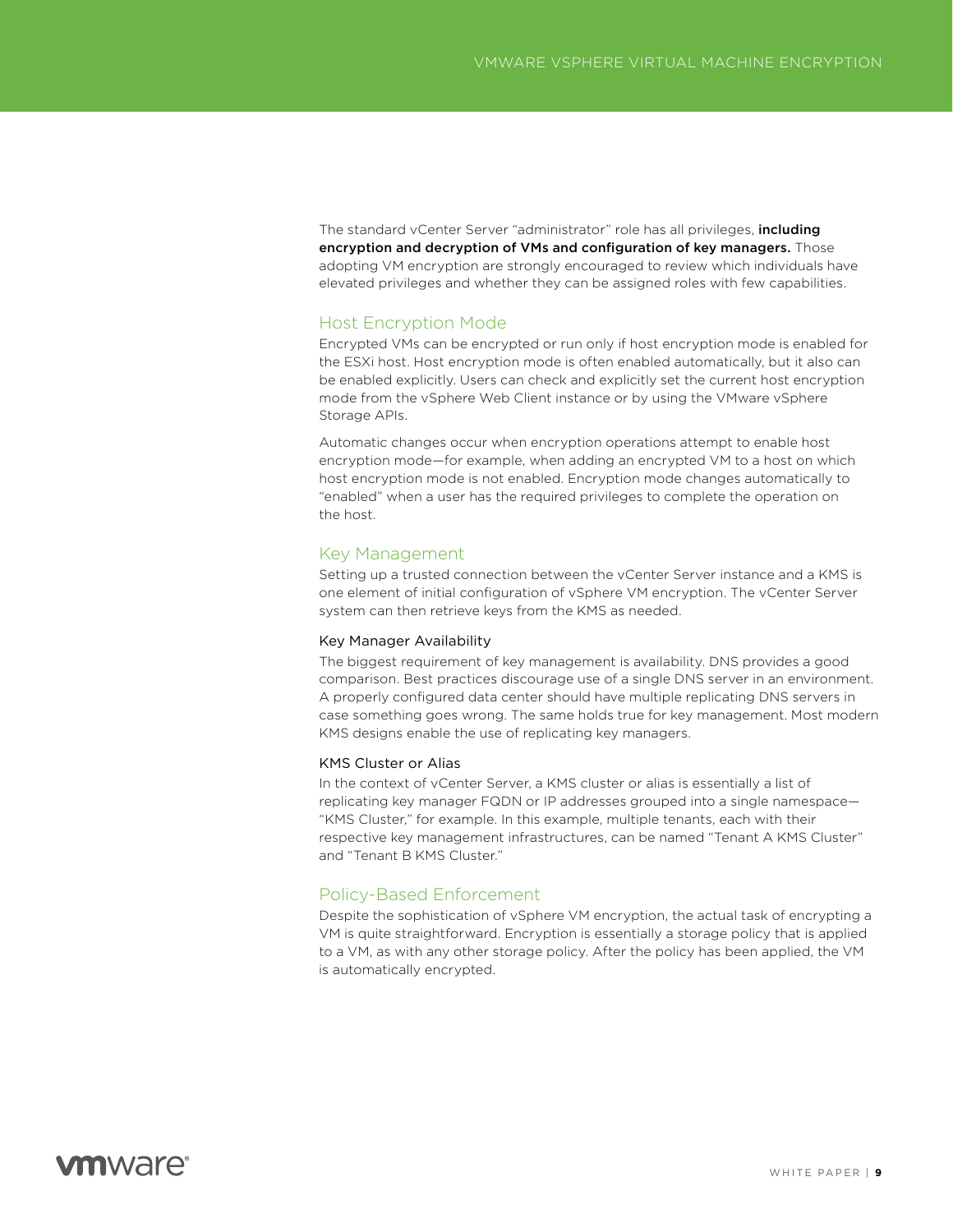<span id="page-9-0"></span>The encryption policy can be applied on the **Storage Policy** screens in the vSphere Web Client instance. It can also be applied programmatically, via the vSphere Storage APIs or vSphere PowerCLI for example. This latter method enables encryption operations that can be performed across many VMs simultaneously, regardless of their OS type. Because of this policy-based enforcement, automation of VM encryption is simple, and it is very easy to integrate it with any overall provisioning workflow.

### Assurance and Attestation

Regarding encryption, two concepts apply. The first is *assurance*: knowing that only verified code is being run during encryption operations and that any hardware is configured correctly. The second is *attestation*: the process by which the assurance can be measured. Another key term is *remote attestation*: out-of-band assurance measurement. A remote system determines the level of trust.

With VM encryption, there is assurance of the device doing the encryption, in this case the ESXi hypervisor. This is accomplished in vSphere by enabling Secure Boot on the host that ensures that only digitally signed code is allowed to run. Remote attestation is another feature under consideration for the future. This will provide additional assurance that the hypervisor and underlying hardware have not been tampered with.

HBAs, in-guest, fabric, SEDs, and arrays do not normally have a common method that provides for this level of remote attestation and certainly not one that is easy to consume at scale.

# Advantages of vSphere Virtual Machine Encryption

The key difference between VM encryption and all other traditional solutions is ease of management. When VMs are treated as objects that can have a policy applied to them, there is no need to manage them individually.

In addition, implementing encryption at the hypervisor eliminates the need for additional, specialized hardware to perform encryption. It also removes the need to bring into scope switches, drives, and all of the configuration requirements they introduce. This exponentially shrinks operational overhead and considerably reduces the chances of misconfiguration or abuse.

If a security solution is too difficult, methods will be discovered to circumvent that solution. Traditional encryption solutions are difficult and time consuming to set up and manage. They also don't take into account the new rules that encryption at scale demands. These factors were the driving force behind the development of VM encryption in vSphere 6.5. It is easy to configure, easy to use, and also easy to report, so compliance objectives can be efficiently met.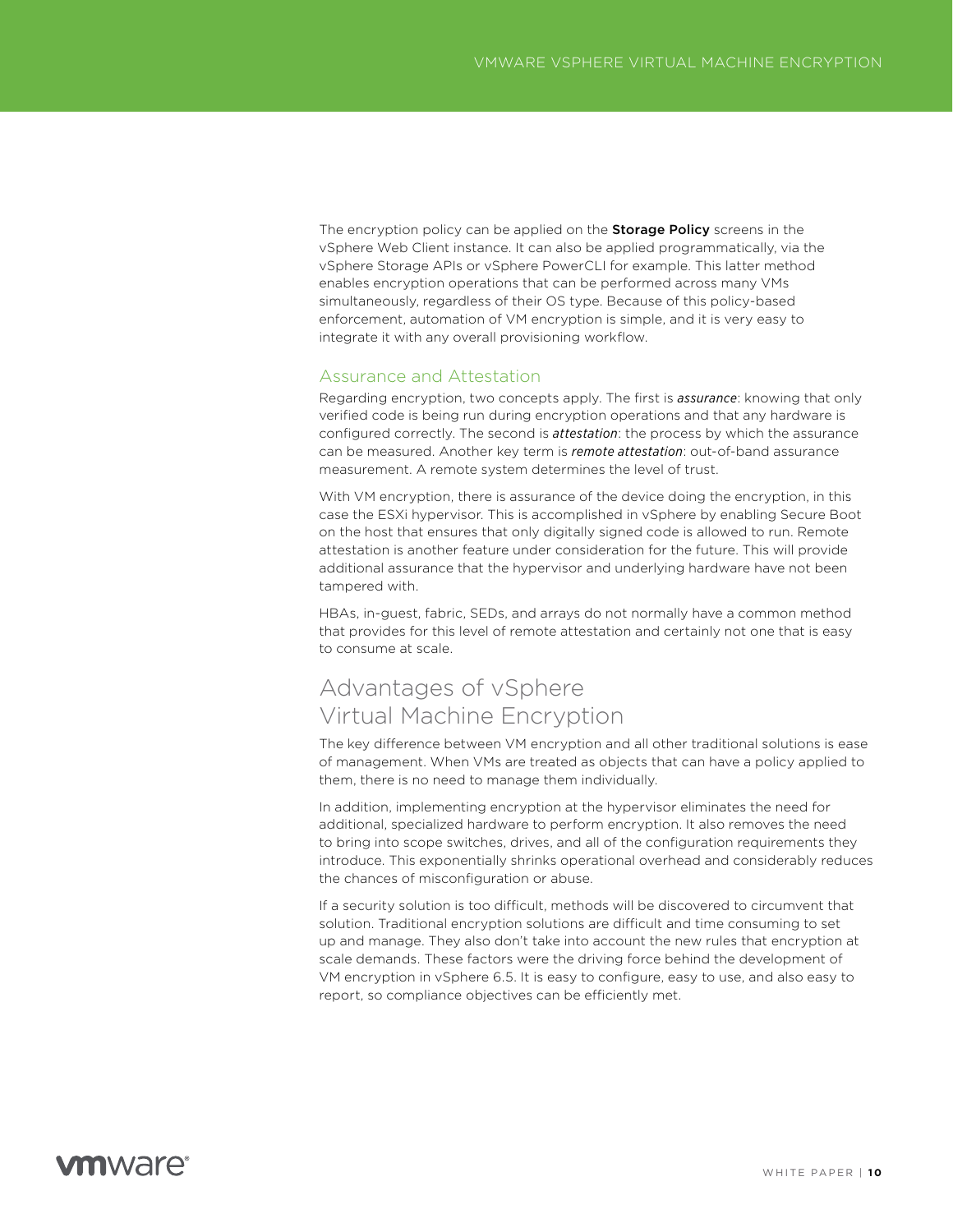<span id="page-10-0"></span>Table 1 lists the major features that characterize encryption solutions and compares the abilities of the various methods.

| Feature                                      | <b>VM Encryption</b> | <b>HBA</b> | Switch    | <b>SED</b> | In-Guest  |
|----------------------------------------------|----------------------|------------|-----------|------------|-----------|
| Multitenancy                                 | Yes                  | No         | Maybe     | <b>No</b>  | Yes       |
| Guest OS Agnostic                            | Yes                  | Yes        | Yes       | Yes        | No.       |
| Software Policy-Based<br><b>Enforcement</b>  | Yes                  | No.        | Nο        | <b>No</b>  | <b>No</b> |
| Automation                                   | Yes                  | No         | Nο        | <b>No</b>  | Maybe     |
| Additional Hardware                          | <b>No</b>            | Yes        | Yes       | Yes        | Maybe     |
| Datastore Independent                        | Yes                  | No         | <b>No</b> | <b>No</b>  | Yes       |
| No Access to Encryption Keys<br>by the Guest | Yes                  | Yes        | Yes       | Yes        | <b>No</b> |

**Table 1.** Encryption Comparison Table

# Conclusion

New technologies bring new rules. Encryption of data has a long history of being difficult to manage. Previous technologies struggle to keep up with the ever-increasing scale and the unique challenges that scale brings. Applying old rules to new technologies negatively impacts the ROI of these technologies. The increased burden of configuration, management, and attestation of hardwarebased solutions hinders IT operations, security, and compliance.

With VMware vSphere, VMware has built one of the most secure and robust virtualization platforms. Encryption is now available via software policies that are independent of the operating system and applications while still maintaining operational efficiencies inherent in the vSphere platform, all while preserving the security of the virtual machine.